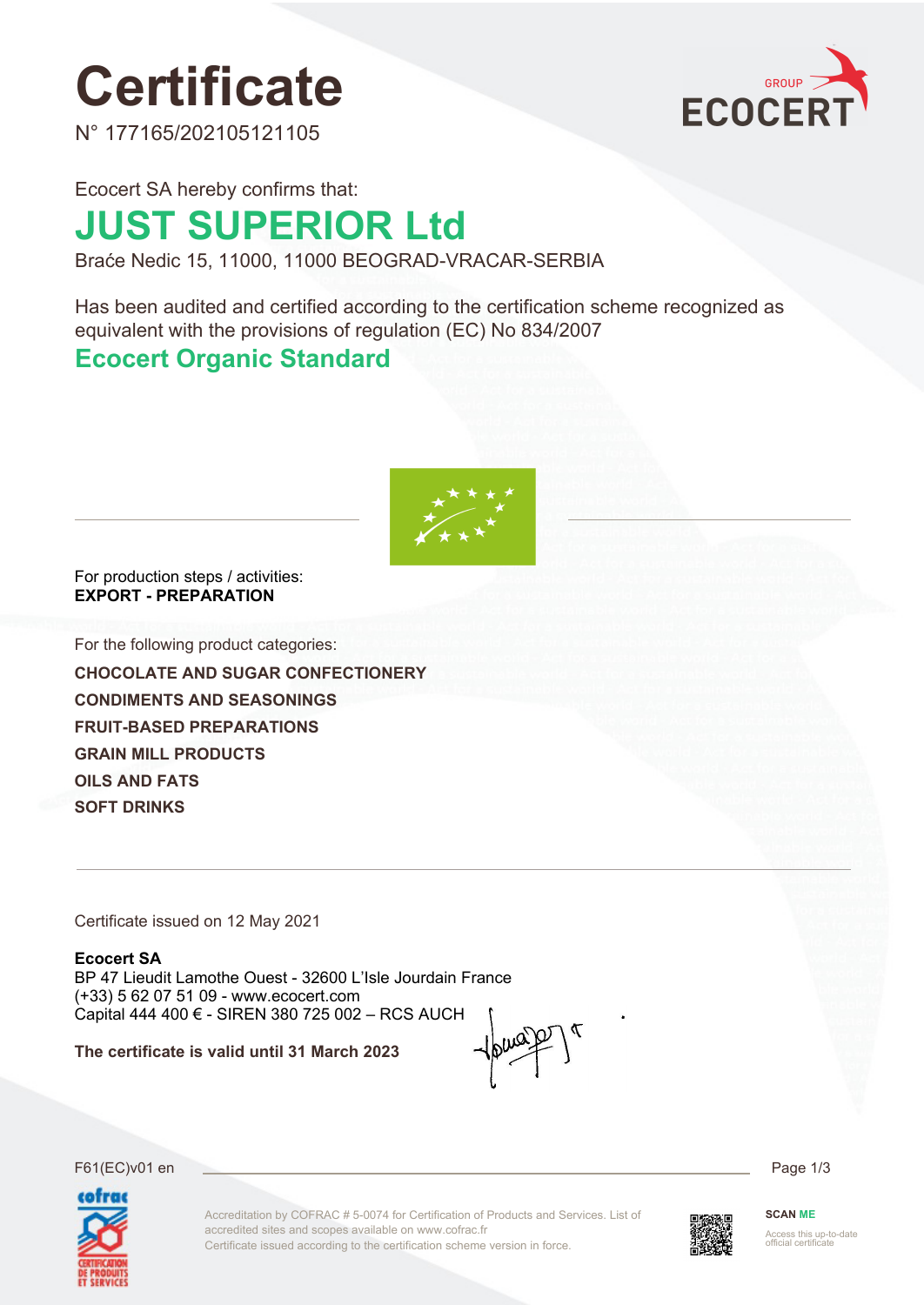## **Annex to the certificate**



N° 177165/202105121105

### **JUST SUPERIOR Ltd**

Ecocert Organic Standard recognized as equivalent with the provisions of regulation (EC) No 834/2007

### Products certified:

### **PRODUCT DEFINED AS**

- **>** Ashwaganda powder Organic
- **•• Property Cookie Mr. Cat Organic Cookie Mr. Cat Organic**
- **•• The Summer protein powder Critical Summer of the Summer Critical Summer Critical Summer Critical Summer Critical Summer Critical Summer Critical Summer Critical Summer Critical Summer Critical Summer Critical Summer Cr**
- **>** Organic almond flour -bleached **Organic** Organic almond of  $\alpha$
- **>** Organic Almonds pasta butter 250g **Organic Almonds pasta butter 250g**
- **• Properties Organic cacao butter Arriba <b>Organic Community** Organic Community Organic Community Organic
- **>** Organic cacao powder Arriba **Organic** Organic Communication of the Organic Communication of the Organic
- **>** Organic cacao powder Criollo **Organic Cacao powder Criollo Organic Cacao powder Criollo Organic Cacao powder Criollo Organic Cacao powder Criollo Organic Cacao powder Criollo Organic Cacao powder Crioll**
- **•** Organic cacao powder Dominicana **Organic** Organic
- **Properties Accept and Construction Construction Construction Construction Construction Construction Construction Construction Construction Construction Construction Construction Construction Construction Construction Co**
- **•• Properties Coconut nectar Construction Construction Construction Construction Construction Construction Construction Construction Construction Construction Construction Construction Construction Construction Constructi**
- **•• Properties Coconut oil Contract of Contract of Contract of Contract of Contract of Contract of Contract of Contract of Contract of Contract of Contract of Contract of Contract of Contract of Contract of Contract of Con**
- **>** Organic Cookie "Crazy almond" **Organic** Organic Organic
- **>** Organic Cookie "Crazy coco choco" **Organic** Organic Cookie **Organic**
- **>** Organic Cookie "Miss Kitty" **Organic** Organic Cookie "Miss Kitty"
- **>** Organic Granola cacao **Organic Critical cacao Organic Organic Organic Organic**

### F61(EC)v01 en Page 2/3



Accreditation by COFRAC # 5-0074 for Certification of Products and Services. List of accredited sites and scopes available on www.cofrac.fr Certificate issued according to the certification scheme version in force.